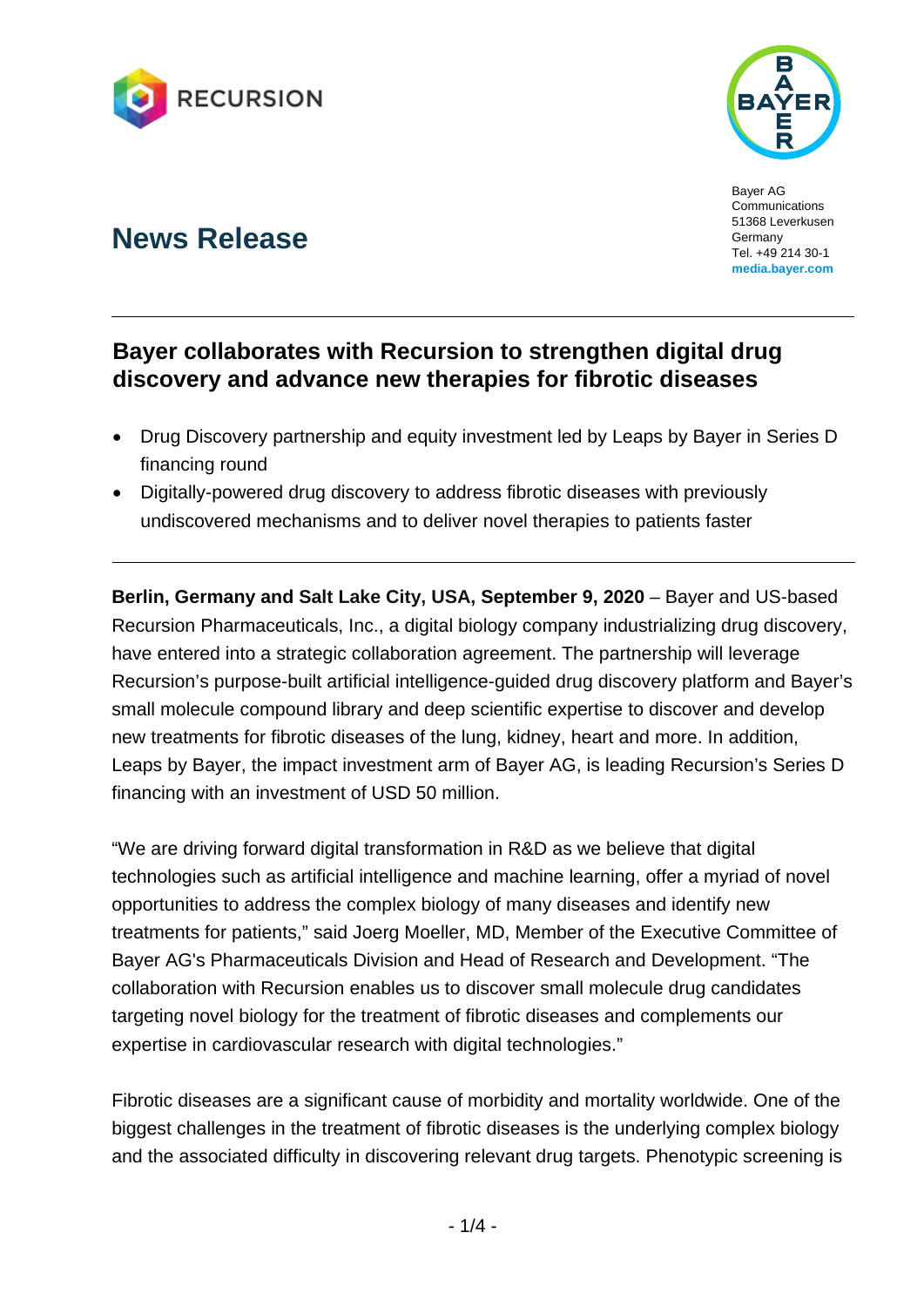a method to screen for novel therapeutic molecules to uncover novel drug targets and their role in complex disease processes. Artificial intelligence and the use of machine learning methods allow the processing of enormous amounts of data – including highresolution imaging – generated by these screens and offers unprecedented potential for the discovery of new drug candidates for diseases with complex biology such as fibrotic diseases.

"Leaps by Bayer invests in paradigm-shifting advances in the life sciences and artificial intelligence might be one of the most disruptive technologies of our time," said Juergen Eckhardt, MD, Head of Leaps by Bayer. "Recursion is a leading digitally-powered drug discovery company to lift biotech research to new horizons with the use of artificial intelligence and pioneers transformational machine-learning powered drug discovery with the potential to develop curative treatments in the future."

Recursion's drug discovery platform combines highly automated, wet lab biology experiments as the base for iterative learning through its computational tools. The purpose-built drug-discovery platform is based on a proprietary library of over half a billion images of human cells from more than 33 million experiments conducted in-house at Recursion and coupled with advanced data analytics based on machine learning. To date, Recursion has on-boarded over 750 cellular disease models to broadly interrogate diverse therapeutic areas.

"Many of the most significant innovations of this century will occur at the intersection of biology and technology. We believe that our vision of using technology to unravel the exceptional complexity of biological systems will lead to next generation biotherapeutics at unprecedented speed, scale and precision," said Chris Gibson, PhD, co-founder and CEO of Recursion. "We have the potential to elucidate novel biological pathways, targets and chemical entities across large disease domains such as fibrosis, neurodegeneration, neuroinflammation and targeted oncology, which we believe will form the basis of early partnerships with key pharma stakeholders."

Under the terms of the agreement, the parties may initiate more than ten programs with possible development and commercial milestone payments of more than USD 100 million per program plus royalties on future sales. Bayer will gain the option to exclusively license novel therapeutics derived from the research activities. Bayer will contribute with its small molecule compound library and expertise in biology and medicinal chemistry. In addition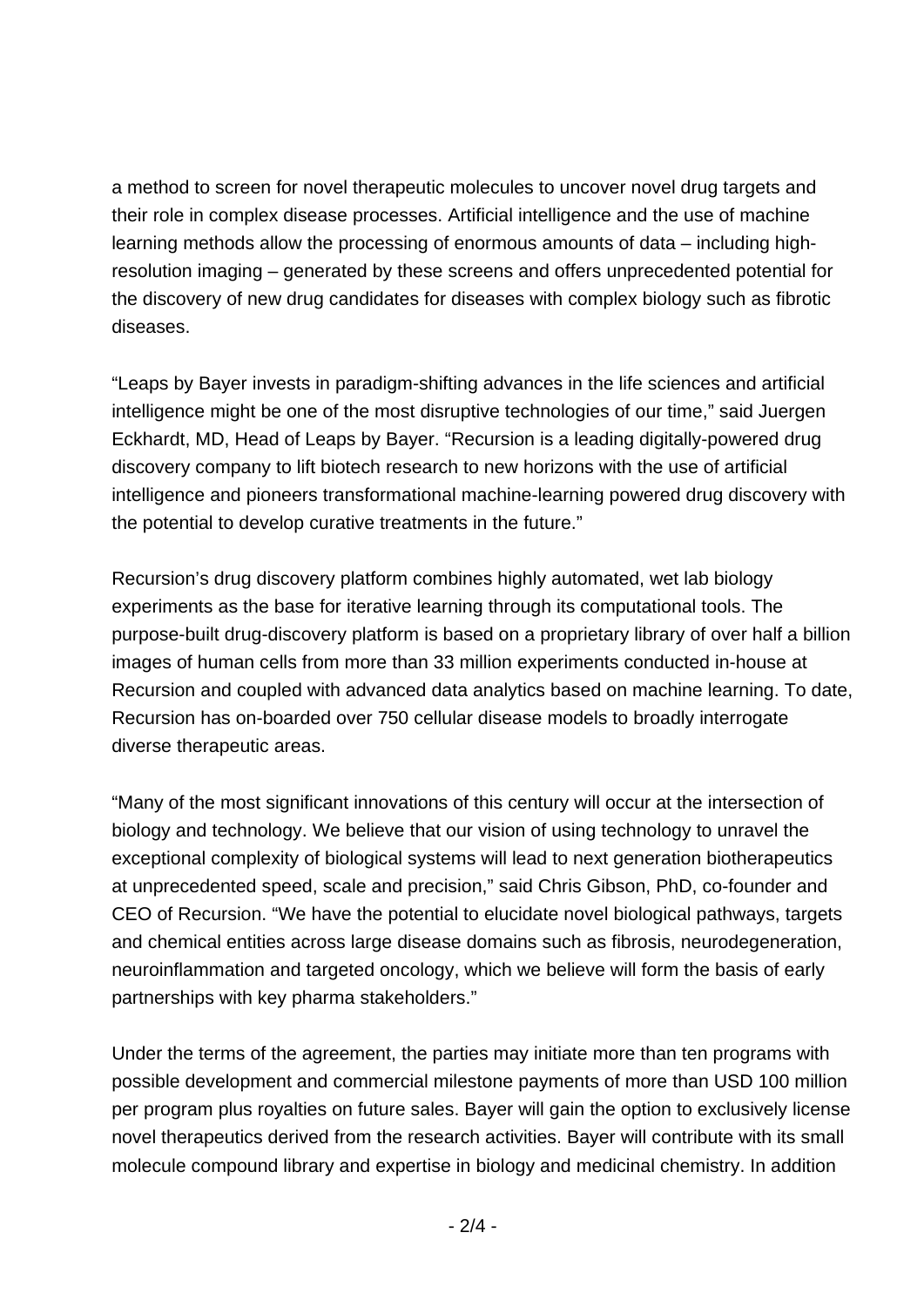to the USD 50 million equity investment, Recursion will receive an upfront payment of USD 30 million.

The Pharmaceuticals Business Development & Licensing team of Bayer facilitated the license, research collaboration and option agreement of this deal.

## **About Bayer and Leaps by Bayer**

Bayer is a global enterprise with core competencies in the life science fields of health care and nutrition. Its products and services are designed to benefit people by supporting efforts to overcome the major challenges presented by a growing and aging global population. At the same time, the Group aims to increase its earning power and create value through innovation and growth. Bayer is committed to the principles of sustainable development, and the Bayer brand stands for trust, reliability and quality throughout the world. In fiscal 2019, the Group employed around 104,000 people and had sales of 43.5 billion euros. Capital expenditures amounted to 2.9 billion euros, R&D expenses to 5.3 billion euros. For more information, go to [www.bayer.com.](http://www.bayer.com/)

Leaps by Bayer, a unit of Bayer AG, leads impact investments into solutions to some of today's biggest challenges in health and agriculture. The investment portfolio includes more than 30 companies. They are all working on potentially breakthrough technologies to overcome some specific challenges such as, e.g. regenerating lost tissue function, reducing the environmental impact of farming, preventing or curing cancer, and others. For more information, go to [leaps.bayer.com](https://leaps.bayer.com/)

### **About Recursion**

Recursion's mission is to decode biology to radically improve lives. Unraveling the exceptional complexity of biological systems and delivering the next generation of biotherapeutics at unprecedented speed and scale can only be achieved by bridging life science and technology. Recursion is the leader in digital biology, and has built the world's most advanced ultra-high throughput wet-lab and machine learning platform. Recursion's ability to generate proprietary, high-dimensional, multi-modal and relatable datasets of human cellular biology at massive scale, and apply advanced machine learning approaches to reveal novel biological relationships, has resulted in a proven, target-agnostic drug-discovery engine.